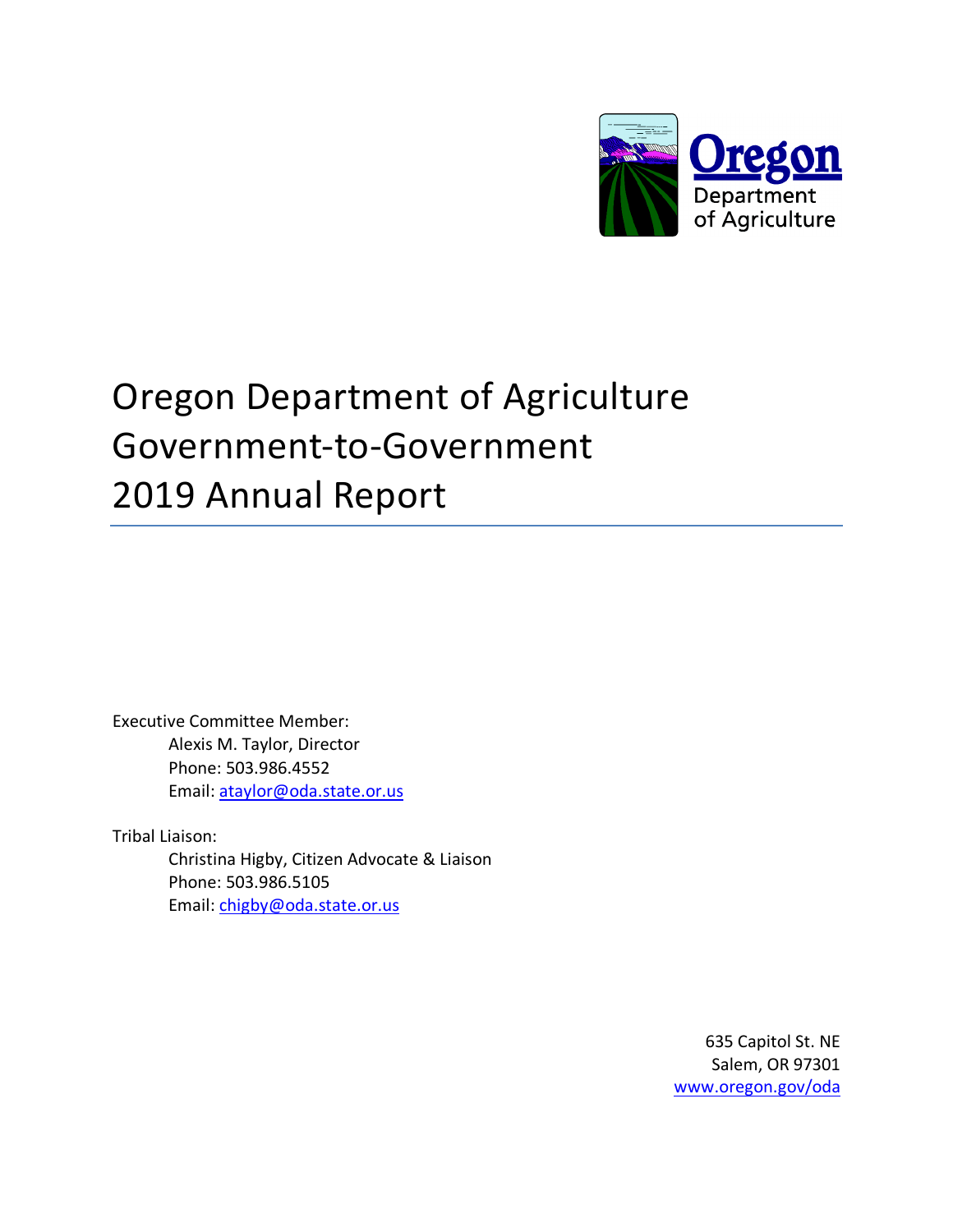#### **Mission**

Ensure healthy natural resources, environment, and economy for Oregonians now and in the future through inspection and certification, regulation, and promotion of agriculture and food.

#### **Vision**

The Oregon Department of Agriculture remains able to serve the changing needs of Oregon's diverse agricultural and food sectors to maintain and enhance a healthy natural resource base and strong economy in rural and urban communities across the state.

#### **Core values**

We value…

- Honesty, integrity, and fairness
- Diversity, equity, and inclusion
- Respect for people and property
- Practical collaborative approaches to problem solving
- Science-based approaches: technical and professional competence

The Oregon Department of Agriculture (ODA) recognizes the value of Oregon's Tribal contributions to agriculture and the rich heritage they bring to all Oregonians. It is important that Tribal interests are reviewed and considered in the ODA policy development process. To ensure Tribal input and communication, ODA will:

- Appoint agency representative(s) who will maintain Tribal relationships and be responsible for ensuring Tribal input with the planning, development, and implementation of programs that directly affect Tribes.
- Appoint agency representative(s) who will participate as a member of the State Agency-Tribal Natural Resources Working Group and Cultural Resource Cluster, while promoting positive communication between Tribes and the agency program areas that may affect Tribes.
- Review government-to-government policy at agency staff meetings to ensure that agency personnel are familiar with and understand ODA's policy regarding Tribal relationships.
- Enter into agreements with Tribes, when applicable, in the development and implementation of policies and programs that affect Tribes.

Per ORS 182.166(3), below is a summary of the government-to-government interactions with Oregon's nine federally recognized tribes by program area in 2019.

#### **Administration**

Administration includes the Directors', Information, and Administrative Services Offices, which are all integral to the successful operation of the ODA. The Directors' Office provides direction and management to all ODA programs and associated activities. This office also works with the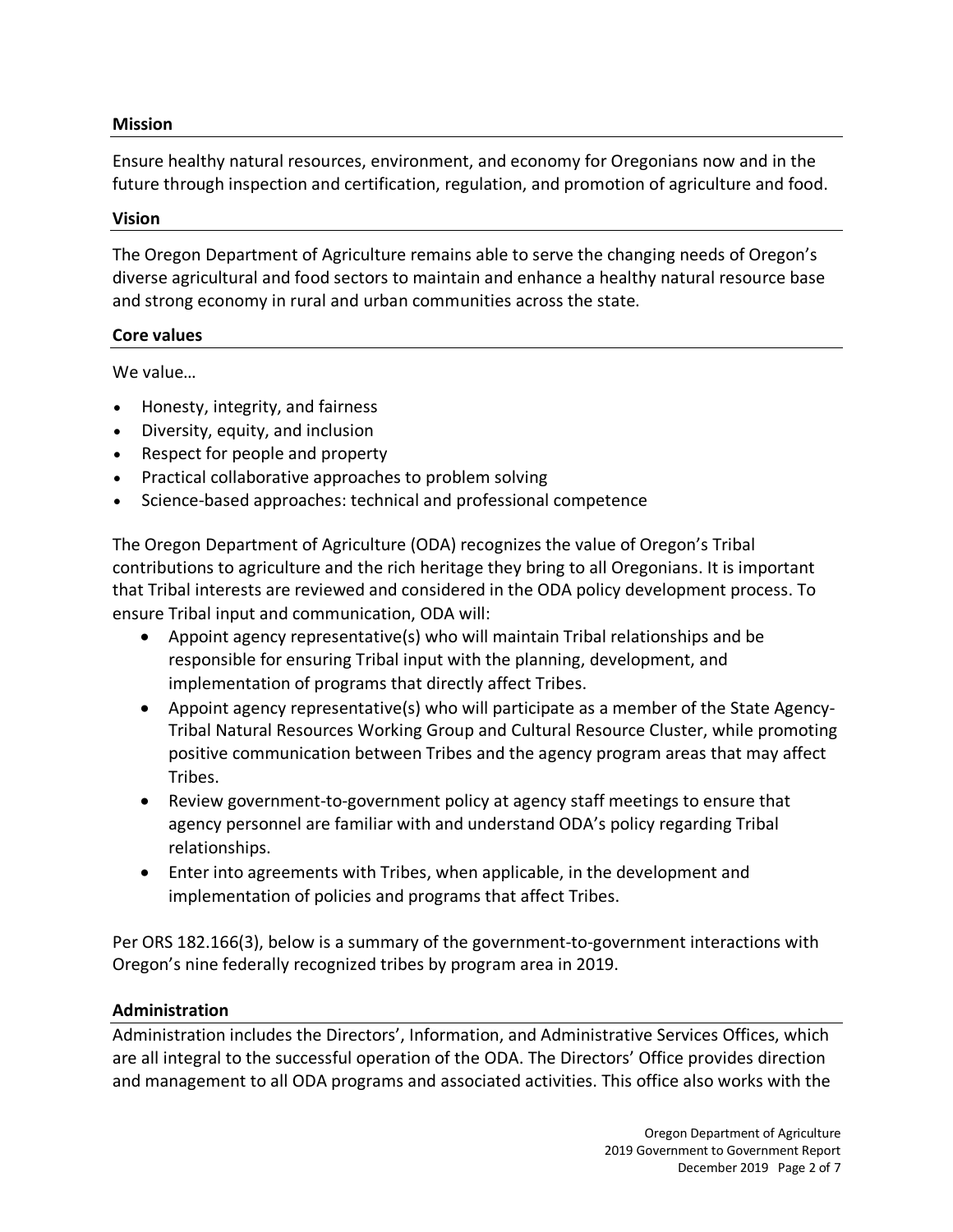State Board of Agriculture and many other entities/individuals to support the mission and goals of the ODA.

ODA's Tribal Liaison represented ODA at both the Cultural Resource Cluster and the Natural Resource Workgroup meetings. At the meetings, the Tribal Liaison shared relevant agency information with tribal governments. Following the meeting, the Tribal Liaison prepares a summary of these meetings that is distributed to ODA's Executive Team.

The Tribal Liaison provides notification to interested Tribal governments and coordinates Tribal requests associated with this activity.

ODA staff were invited and encouraged to attend Tribal Governments Legislative Day "Who We Are" held at the state capitol building in February to learn more about Oregon's Nine Federally Recognized Tribes. Several staff reported attending.

ODA's Tribal Liaison and a Natural Resources Water Quality Specialist participated in "Honoring Our Roots" partnership celebration in May, an event hosted by the Confederated Tribes of Grande Ronde and the Willamette Partnership.

In May, ODA's Cannabis Policy Coordinator met with six (6) members of the Warm Springs Tribes Prevention group to discuss cannabis (hemp & marijuana), ODA's role related to cannabis, and the 2014 and 2018 Farm Bills.

The Cannabis Policy Coordinator presented on a panel at the September 5, 2019 Marijuana Summit in Portland, Oregon to discuss hemp and state regulations. Multiple Oregon Tribal members were in attendance.

In September, ODA's Director and Natural Resources Program Director participated in a State of Oregon/Klamath Tribes government-to-government meeting regarding natural resource issues of interest to the Tribes. Governor's Natural Resource staff and other natural resource agency directors (DEQ, ODFW, OWRD, OWEB, BLM Indian Affairs and DOJ) were present to discuss topics related to water quality, water quantity, and hunting & fishing.

The Board of Agriculture (BOA) and Environmental Quality Commission hosted a joint meeting in Mardas in September and toured Pelton Dam where the Confederated Tribes of Warm Springs presented on the project.

The Tribal Liaison was assigned as ODA's Tribal Cultural Items Liaison to Executive Order 17-12 and participated in the May 2019 training and monthly Tribal Cultural Items Brown Bag lunches. A workgroup was created to compile information from agency staff and complete the initial Draft EO 17-12 Inventory Report that was submitted in November 2019.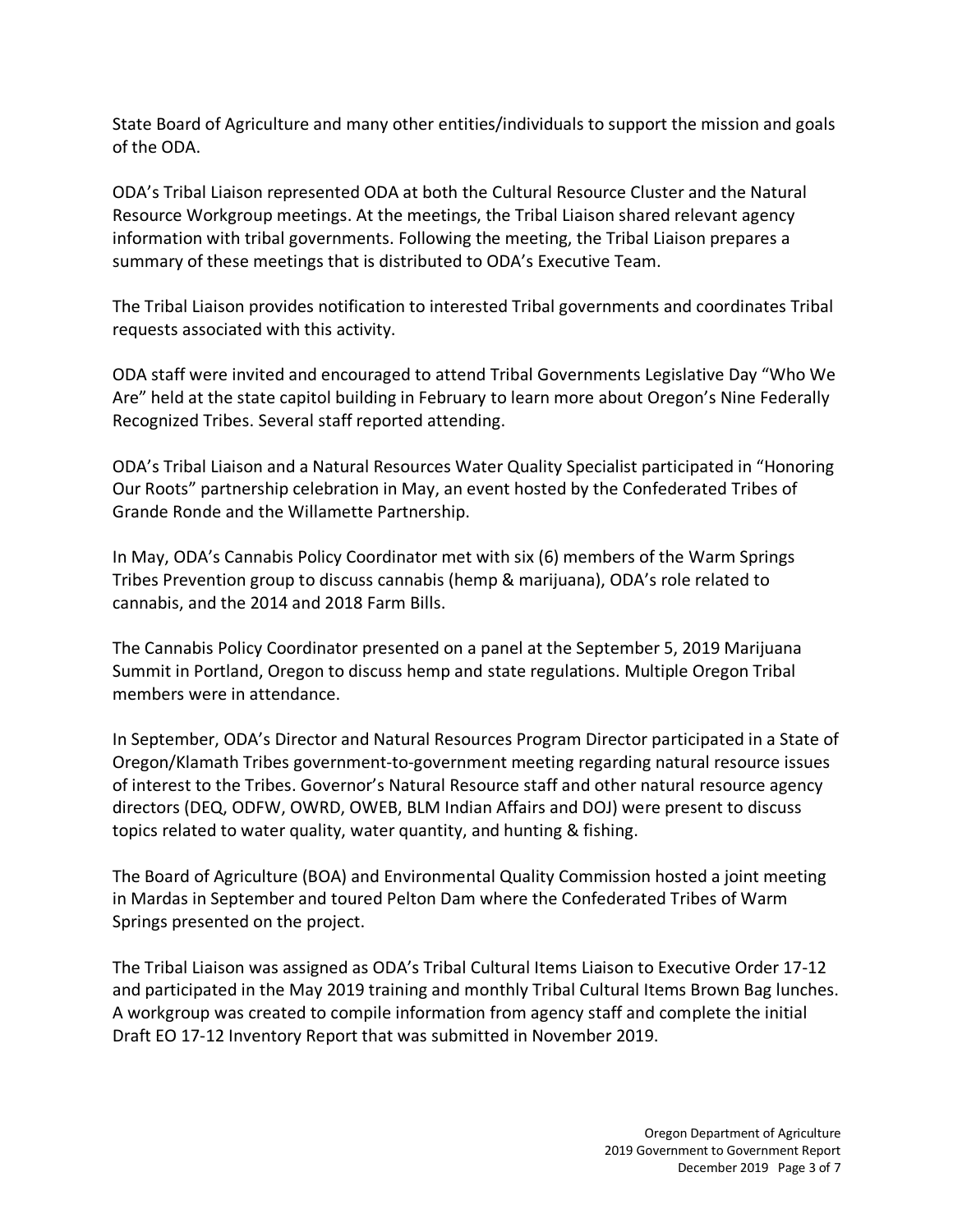The Tribal Liaison represented the agency at the December 2019 Tribal-State Government-to-Government Annual Summit hosted by the Confederated Tribes of the Umatilla Indian Reservation.

### **Internal Service & Consumer Protection Programs**

The Internal Service & Consumer Protection Programs include Weights and Measures, Motor Fuel Quality, Wolf Compensation, Egg-Laying Hen Cage Program, and ODA's regulatory laboratory. These programs provide consumer protection and fair competition among businesses while facilitating interstate commerce and international trade by ensuring the accuracy and uniformity of Oregon's Commercial Weighing System and the quality of motor fuels sold in Oregon.

Although measurement devices on tribal lands are not subject to state weights and measures laws, Oregon Tribes and some Tribal members have requested that the Weights and Measures program license and test their equipment.

In 2019, ODA licensed and inspected devices at the following locations:

• Cow Creek Band of Umpqua Tribe of Indians (multiple devices, multiple locations)

#### **Natural Resources Programs**

Natural Resource Programs include Agricultural Water Quality, Soil and Water Conservation Districts (SWCD), Confined Animal Feeding Operations (CAFO), Land Use, Smoke Management, Fertilizer, Pesticide Compliance Monitoring, Pesticide Licensing and Certification, Pesticide Product Registration, Pesticide Stewardship Partnership, and the Pesticide Analytical and Response Center.

The Confined Animal Feeding Operation (CAFO) program had on-going conversations and discussion with the Confederated Tribes of Umatilla Indian Reservation (CTUIR) around a large permitted CAFO in Boardman (formerly known as Lost Valley Farm) and its status as it works through federal bankruptcy trustee oversight of the facility wind-down and cleanup, and purchase of the sight to a new owner. ODA ensured timely sharing of documents and updates.

A regional Livestock Water Quality Specialist (LWQS) from the CAFO Program continued work with the Cow Creek Band of Umpqua Tribe of Indians with their CAFO permit.

Confederated Tribes of Warm Springs and Confederated Tribes of Umatilla Indian Reservation attended North & Middle Forks John Day River biennial review meeting held on March 12, 2019.

Agriculture Water Quality Specialists (AWQS) have reached out to invite tribal participation on Local Advisor Committees (LAC) that review Agricultural Water Quality Management Area Plans, Rules, and Program Implementation. AWQS will continue to reach out to tribes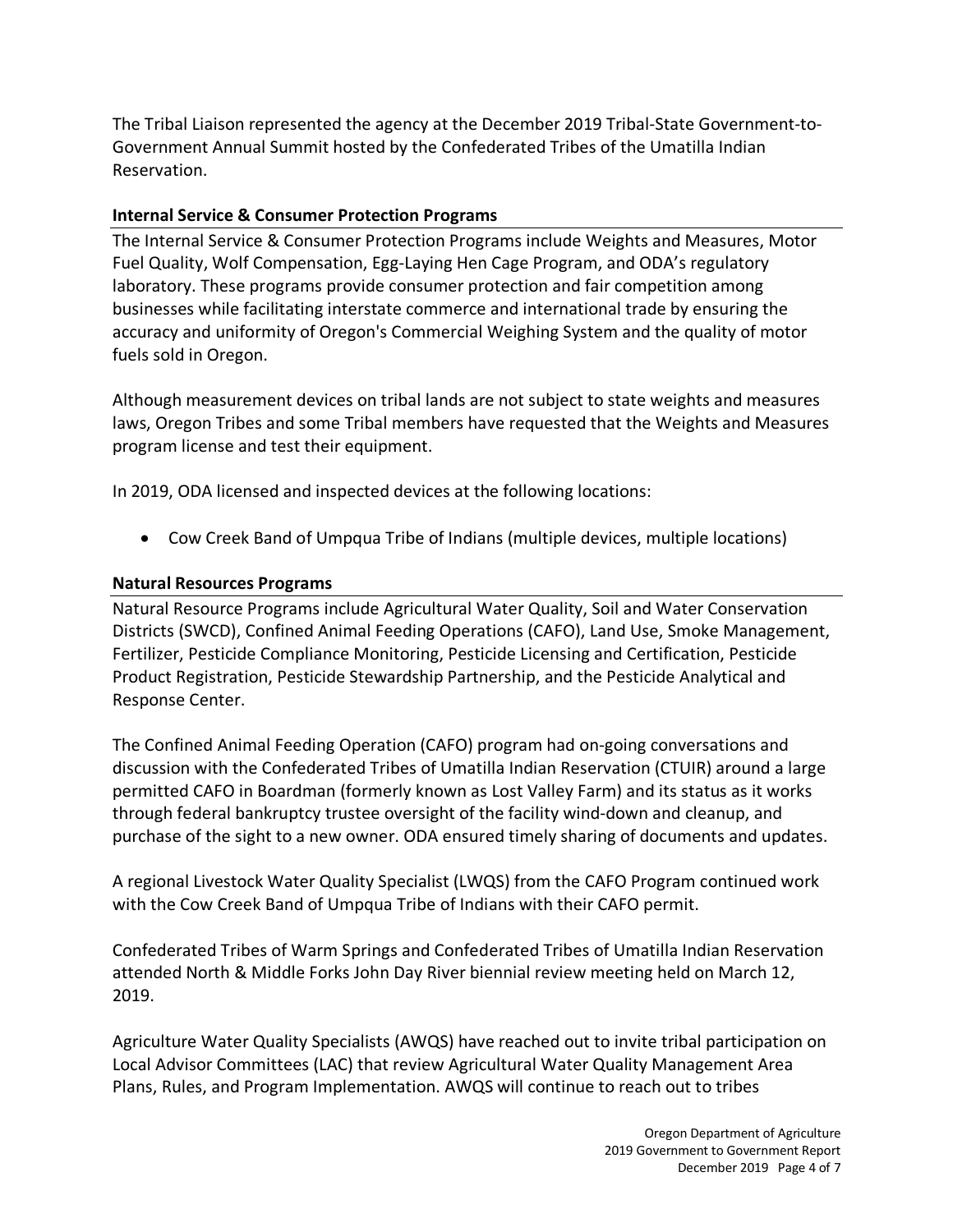throughout the state as vacancies on the LACs become available. A staff member from the Klamath Tribes has joined both the Klamath Headwaters and Lost River Subbasin Local Advisory Committees.

AWQS have been working with multiple partners, including the Klamath Tribe to address water quality concerns from agricultural activities adjacent to Klamath Lake. The Klamath Tribe Research Station staff has been participating as part of a technical team to evaluate water quality data around the lake, develop projects with local landowners, and seek implementation funding.

An AWQS provided links and contacts to staff from the Coquille Indian Tribe regarding their inquiry into abalone aquaculture.

A Confederated Tribe of the Umatilla Indian Reservation (CTUIR) joined the Pesticide Stewardship Partnership (PSP) Advisory Committee. PSP identifies potential concerns and improve water quality affected by pesticide use around Oregon.

# **Plant Protection and Conservation Programs**

ODA Plant Protection and Conservation Programs includes Insect Pest Prevention and Management (IPPM), Native Plant Conservation, Noxious Weed Control, and Nursery and Christmas Trees. These programs protect Oregon's agricultural industries and the natural environment from harmful plant pests, diseases, and noxious weeds; enhance the value and marketability of exported nursery stock, christmas trees, seeds, and other agricultural products; and conserve threatened and endangered plants.

African Rue, Peganum harmala, a state A-listed noxious weed was detected in the fall of 2008 by a Bureau of Indian Affairs contractor on Burns Paiute Tribe grazing allotments in the Harney Basin southeast of Burns. ODA surveyed the area and determined that the infestation was on both Tribal lands and adjacent private lands. The African Rue Cooperative Weed Management Plan is still in place and is being implemented by ODA and Harney County Weed Control through Oregon State Weed Board Grant funding. The weed infestation was reduced within the treatment area and was prevented from spreading to other areas in 2019 through this cooperative effort.

The ODA Noxious Weed Control Program continues to work with Umatilla County to monitor and advise the CTUIR and neighboring landowners on the control of the invasive Garlic Mustard, Alliaria petiolata, a state B-listed noxious weed that is located on or adjacent to Tribal lands. Funding is provided to Umatilla County for this project via an Oregon State Weed Board (OSWB) grant.

ODA continued work with CTUIR and the Umatilla National Forest in 2019 on the eradication of an isolated site of common bugloss, Anchusa officinalis, a state B-listed weed, in a cooperative river restoration project on Meacham Creek. ODA continues to work with Umatilla County,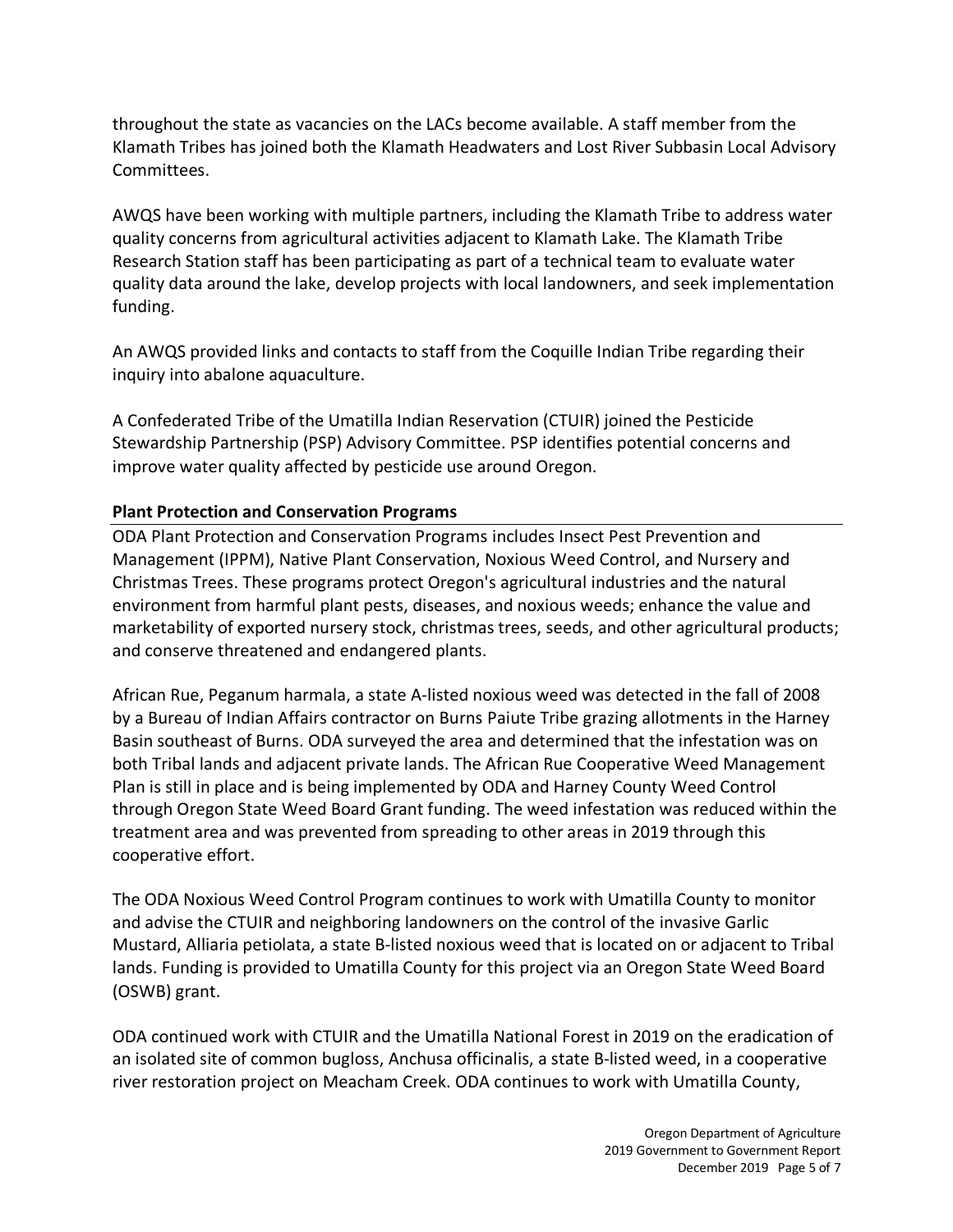CTUIR, and other land managers to control common bugloss and other noxious weeds in the Walla Walla River corridor using OSWB funds.

ODA is continuing to cooperate with CTUIR and the Columbia River Inter-Tribal Fisheries Commission to fund and coordinate an interstate early detection and rapid response effort to control and contain flowering rush in the Columbia River system. Flowering rush threatens salmon migration habitat and irrigation in the Columbia River system.

In 2019, ODA continued its work with the Cow Creek Band of Umpqua Tribe of Indians to control all known sites of Paterson's curse, Echium plantagineum, and Wooly distaff thistle, Carthamus lanatus, both state A-listed noxious weeds. Due to this cooperative control efforts Paterson's curse populations are down over 95% from 15 years of control efforts. These noxious weeds are present on Tribal and adjacent lands in Douglas County and could have major impacts on grazing and oak woodlands if they were to spread. These control projects are a cooperative effort between ODA Noxious Weed Control Program, Oregon State Weed Board, Douglas SWCD, and the Cow Creek Band of Umpqua Tribe Indians.

The Native Plant Conservation Program has been consulting with the Burns Paiute Tribe Natural Resource Department about their recovery work with Oregon semaphore grass (Pleuropogon oregonus). This extremely rare plant is listed as threatened in Oregon, where it occurs in only a few locations east of the Cascade Range. ODA issued a permit for the Burns Paiute Tribe to work with this listed plant to continue an ODA-Burns Paiute Tribe collaborative effort of establishing a healthy, self-sustaining population on Tribal land, promoting the overall recovery of this unique native plant.

In October the Oregon Invasive Species Council (OISC) met in Boardman. Members from the Colombia River Intertribal Fish Commission, representatives from the Burns Paiute Tribe and Confederated Tribes of the Umatilla Reservation presented on local and regional issues of invasive species. ODA's Noxious Weed Program Manager gave updates on the collaborative efforts to fight flowering rush, on Arundo and other noxious weed issues in eastern Oregon. Field tours included the CTUIR Wildlife Conservation site in Hermiston on biocontrol efforts of various noxious weeds, the Irrigon Wildlife area with invasive crayfish, and the US FWS Umatilla refuge along the Colombia river with noxious weed management issues.

The Hemp Program Manager worked with the Cow Creek Band of Umpqua Tribe of Indians to discuss and obtain a hemp grower registration.

# **Food Safety and Animal Health and Identification Programs**

The Food Safety Programs include Food Safety Licensing, Shellfish and Shellfish Plat Leasing, Animal Health, Animal Identification, Predator Control, Commercial Feeds, and the State Veterinarian's Office. These programs inspect all facets of Oregon's food distribution system (except restaurants) to ensure food is safe for consumption, protects and maintains animal health, and ensures animal feeds meet nutritional and labeling standards.